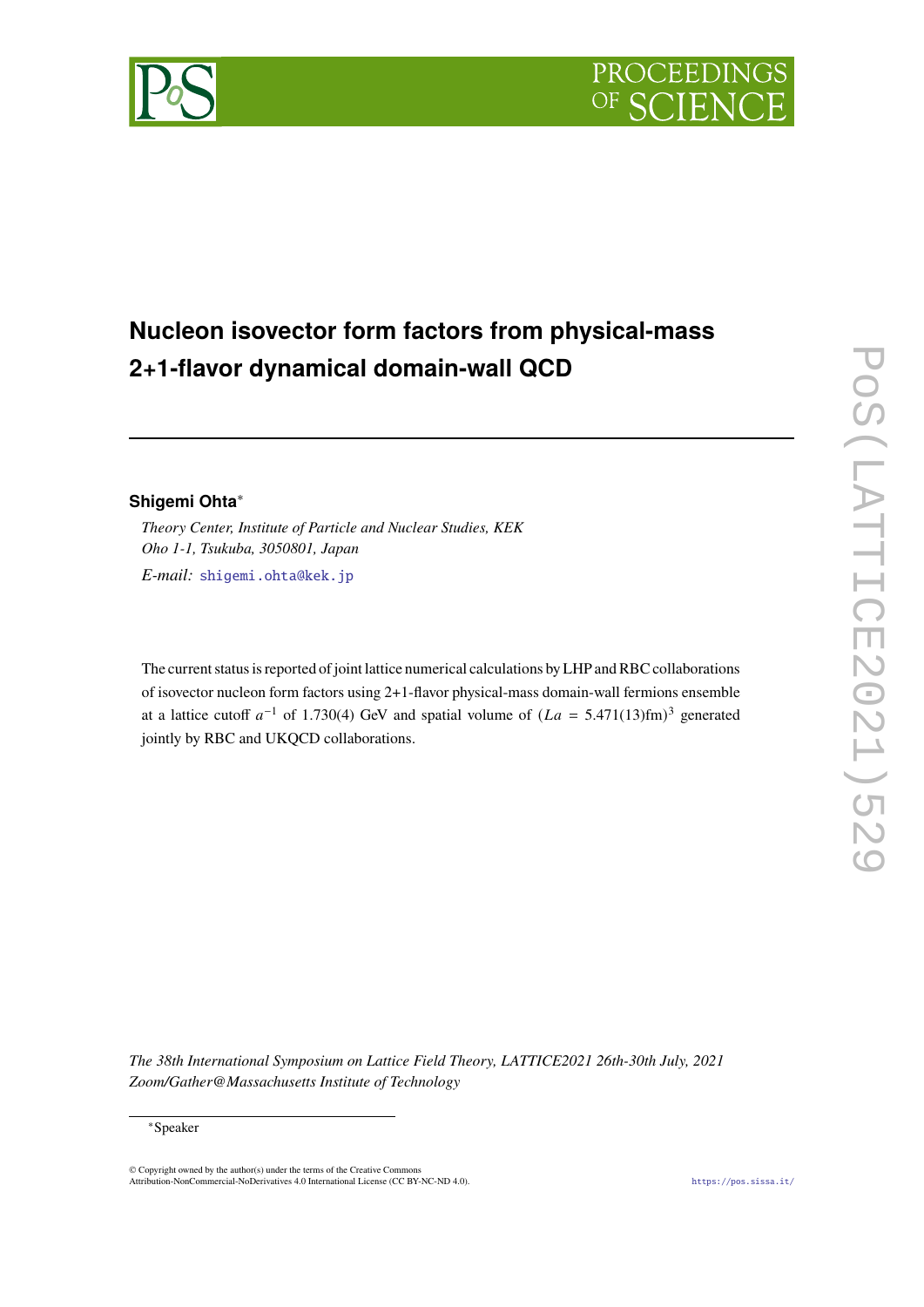RIKEN-BNL-Columbia (RBC) and UKQCD collaborations have been jointly generating dynamical 2+1-flavor domain-wall fermions (DWF) numerical lattice-QCD ensembles for over a decade now  $[1-10]$  $[1-10]$ . We have been working at essentially physical mass for a while  $[9, 10]$  $[9, 10]$ .

We have used some of these DWF ensembles for studying nucleon [\[11–](#page-5-0)[25\]](#page-6-0). We found deficit [\[11\]](#page-5-0) in calculated isovector axial charge,  $g_A$ , in comparison with its experimental value [\[26\]](#page-6-1). As we refined our analysis with lighter-mass ensembles (see Fig. [1\)](#page-1-0) about ten percent deficit of the calculated results with pion mass from about 420 MeV to 170 MeV had not moved much [\[14–](#page-5-1) [18,](#page-5-2) [20](#page-5-3)[–22,](#page-5-4) [25\]](#page-6-0). This was confirmed by almost all other calculations at similar lattice cuts off and quark mass [\[27](#page-6-2)[–31\]](#page-6-3). Since then more calculations at almost physical mass have been conducted, bringing the calculated values to closer to the experiment [\[28,](#page-6-4) [31–](#page-6-3)[34\]](#page-6-5), sometimes covering the experimental value within relatively large statistical and systematic errors.

However our unitary DWF calculations with better chiral and flavor symmetries observe some deficit with much smaller statistical errors: statistiical significance of these results range from three to five standard deviations dependent on renormalization methods [\[23,](#page-5-5) [24\]](#page-5-6).

As the corresponding vector charge calculation suggests possible contamination from near by excited states [\[23,](#page-5-5) [24\]](#page-5-6), in contrast to earlier DWF calculations that did not find any evidence for such contamination [\[25\]](#page-6-0), the form factor calculations presented here can shed some light on this possible contamination from excited states [\[35,](#page-6-6) [36\]](#page-6-7).

<span id="page-1-0"></span>

**Figure 1:** The ratio,  $g_A/g_V$ , of nucleon isovector axial charge,  $g_A$ , to vector charge,  $g_V$ , calculated on successive RBC+UKQCD 2+1-flavor dynamical DWF ensembles with pion mass from 416.4(1.2) and 329.4(1.3) MeV (two righter most points), 249.4(3) and 172.3(3) MeV (two middle points), and at essentially physical mass of 139.2(2) MeV (two left points just below the experiment), compared with the experimental value (left most). Earlier and heavier four points show about ten percent deficit from the experiment which agreed with almost all other lattice numerical calculations at similar mass and cut off. Though the physical mass result approaches the experiment, we still see significant deficit.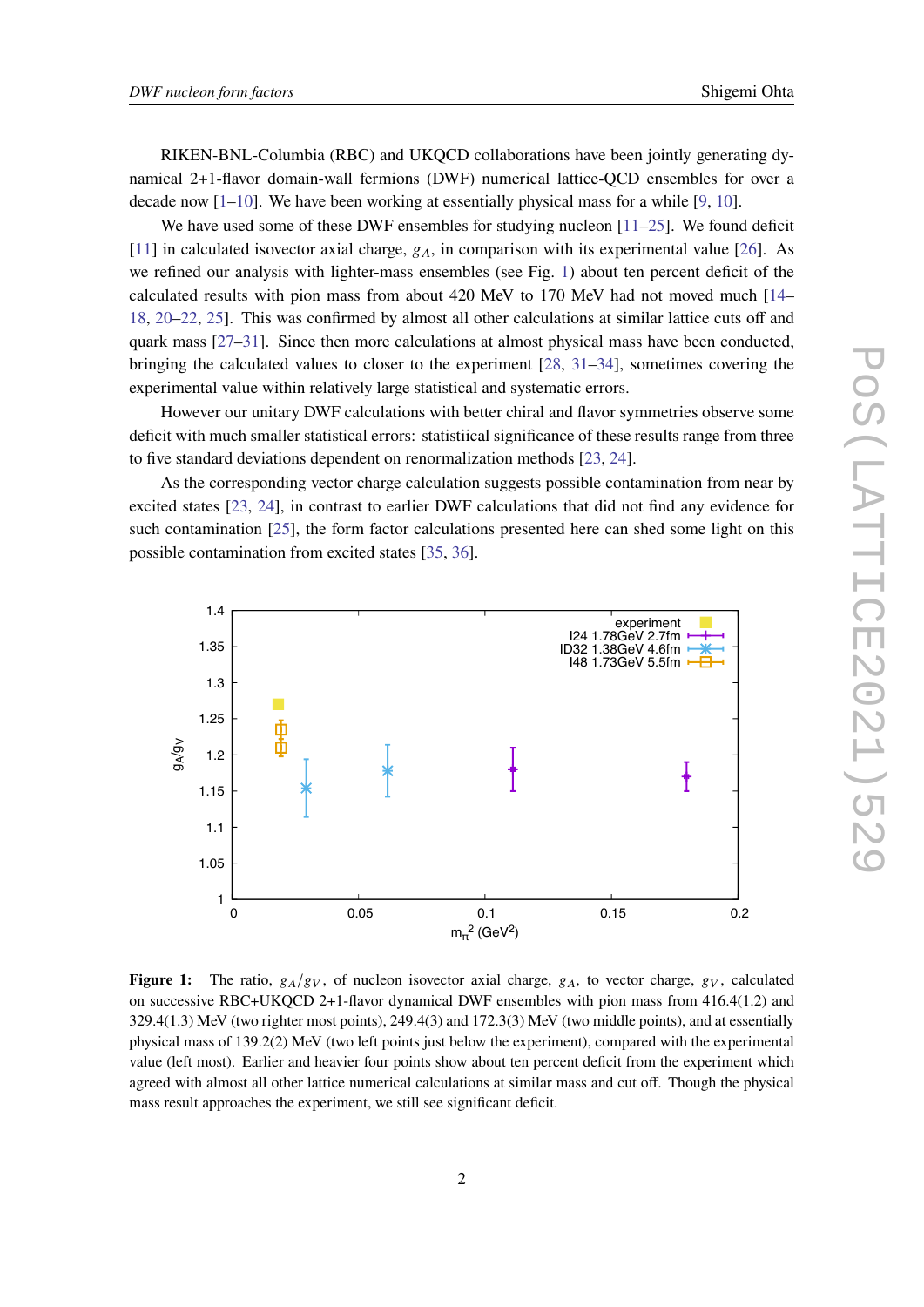The results presented here were calculated using the "48I"  $48^3 \times 96$  2+1-flavor dynamical Möbius DWF ensemble at physical mass with Iwasaki gauge action of gauge coupling,  $\beta = 2.13$ , or of lattice cut off of  $a^{-1} = 1.730(4)$  GeV, jointly generated by the RBC and UKQCD Collaborations [\[9\]](#page-4-2). In total 130 configurations, separated by 20 MD trajectories in the range of trajectory number 620 to 980, and by 10 MD trajectories in the range of trajectory number from 990 to 2160, except the missing 1050, 1070, 1150, 1170, 1250, 1270, and 1470, are used. Each configuration is deflated with 2000 low Dirac eigenvalues [\[37\]](#page-6-8). The "AMA" statistics trick [\[38\]](#page-6-9), with  $4^4 = 256$  AMA sloppy samples unbiased by 4 precision ones from each configuration, is used. Gauge-invariant Gaussian smearing [\[39,](#page-6-10) [40\]](#page-6-11) with similar parameters as in the past RBC nucleon structure calculations is applied to nucleon source and sink, separated by  $8 \le T \le 12$  in time.

We obtained a nucleon mass estimate of 947(6) MeV [\[23,](#page-5-5) [24\]](#page-5-6). In Fig. [2](#page-2-0) we present the calculated nucleon mass along with four earlier RBC+UKQCD calculations. Though the calculations were done with different gauge actions and quark mass and are yet to be taken to the respective continuum limits, we see a convex upward quark-mass dependence that trends to the physical nucleon mass. This likely is a result of much expected chiral logarithm,  $m_{\pi}^2 \log m_{\pi}^2 \sim m_{u+d} \log m_{u+d}$ . Note such chiral effects can affect nucleon charges and couplings as well as the mass through for example Goldberger-Treiman relation,  $m_N g_A \propto g_{\pi NN} f_\pi$  [\[41\]](#page-6-12).

We are presently trying to extract nucleon isovector form factors, which are experimentally measured in elastic scatterings off, or  $\beta$  decay of, or muon capture by nucleons:

<span id="page-2-0"></span>

$$
\langle p|V^+_\mu(x)|n\rangle=\bar u_p\left[\gamma_\mu F_1(q^2)-i\sigma_{\mu\lambda}q_\lambda\frac{F_2(q^2)}{2m_N}\right]u_ne^{iq\cdot x},
$$

**Figure 2:** Calculated nucleon mass,  $m_N$ , plotted against pion mass squared,  $m_{\pi}^2$ , in physical units, from recent RBC+UKQCD 2+1-flavor dynamical numerical lattice QCD ensembles. The calculated mass appears convex upwards, suggesting possible chiral logarithm.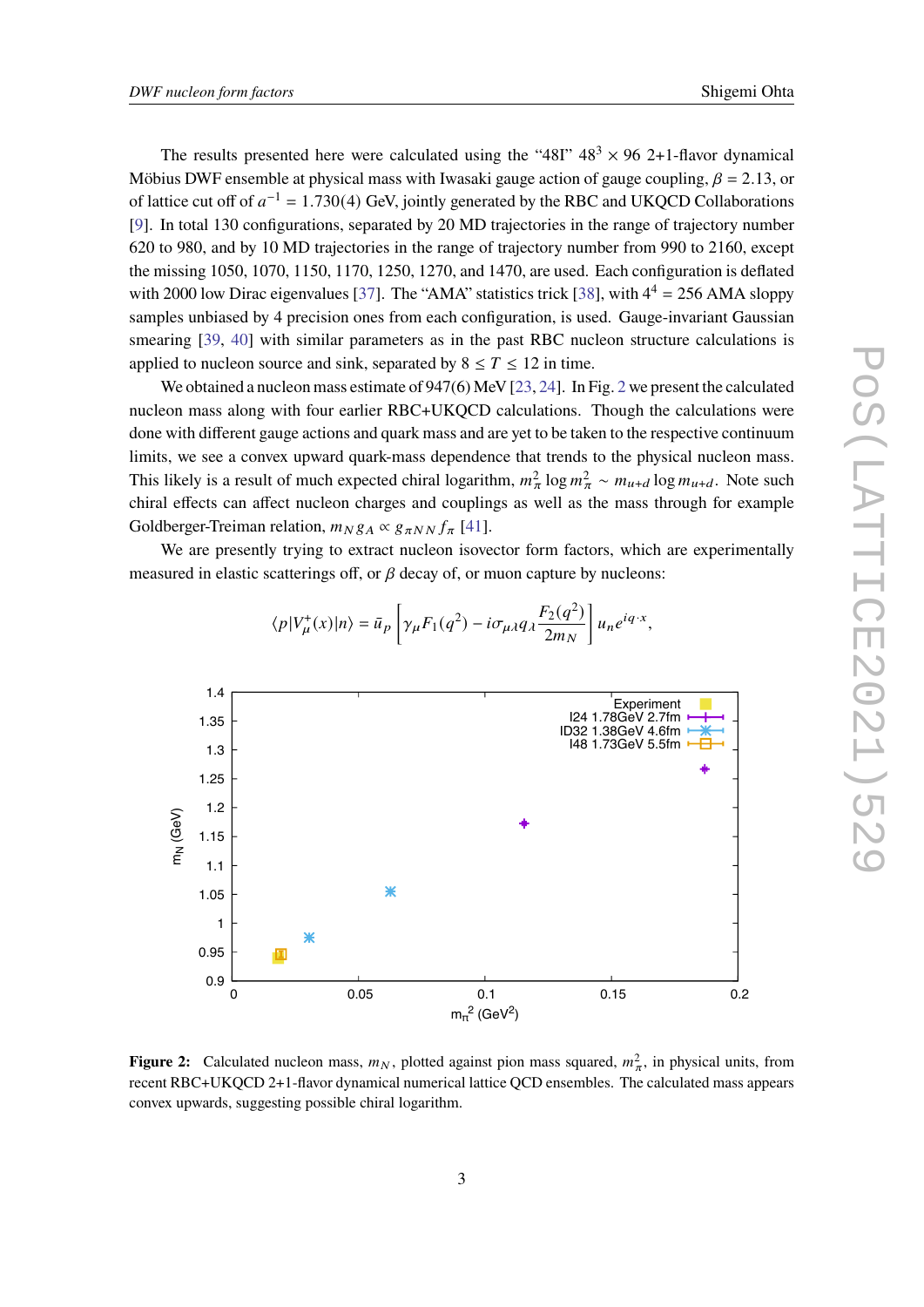$$
\langle p|A^+_{\mu}(x)|n\rangle = \bar{u}_p \left[ \gamma_{\mu} \gamma_5 F_A(q^2) + \gamma_5 q_{\mu} \frac{F_P(q^2)}{2m_N} \right] u_n e^{iq \cdot x}.
$$

Some alternative combinations of these form factors, such as  $F_V = F_1, F_T = F_2; G_E = F_1$  –  $a^2$  $4m_N^2$  $F_2$ ,  $G_M = F_1 + F_2$ , also appear in the literature. They are related to various important nucleon observables such as: mean-squared charge radii,  $\langle r_E^2 \rangle$ , through the expansion of the vector form factor,  $F_1 = F_1(0) - \frac{1}{6}$  $\langle r_E^2 \rangle Q^2$ +..., in terms of momentum transfer squared,  $Q^2 = |q^2|$ , or anomalous magnetic moment,  $F_2(0)$ , or isovector axial charge,  $g_A = F_A(0) = 1.2754(13)g_V$  [\[26\]](#page-6-1), of nucleon that determines neutron life and nuclear  $\beta$  strengths that in turn determines nuclear abundance.

We use the standard three-point to two-point correlator ratios to extract the form factors, the details of which can be found in our earlier publications such as Ref. [\[12\]](#page-5-7): after appropriate projections and normalization, we obtain the relevant plateaux between the nucleon source and sink (Fig. [3\)](#page-3-0). As in the earlier studies for isovector charges and couplings [\[23,](#page-5-5) [24\]](#page-5-6) we use the source-sink separation,  $T$ , from 8 to 12.

The preliminary results shown in Fig. [3](#page-3-0) are rather noisy even for the smallest finite momentum transfer squared,  $Q^2 = 1$  lattice unit. Though statistically not significant through the large noise, the results from the shortest source-sink separation may be systematically lower than the others. This could mean steeper slope momentum transfer squared, or larger mean-squared charge radius, at shorter source-sink separation. Contamination from excited-state that is larger in mean-squared charge radius than the ground state can cause such an effect.

Here again in isovector form factors, just like it would have in the cases of isovector charges [\[23,](#page-5-5) [24\]](#page-5-6), it would help to obtain more statistics to better understand their behaviors: Indeed doubling

<span id="page-3-0"></span>

**Figure 3:** Nucleon isovector vector form factor  $F_1$  with one lattice unit of momentumn transfer squared,  $Q^2 = 1$ , plotted against source-sink separations, T, of 8, 9, 10, 11, and 12 lattice units.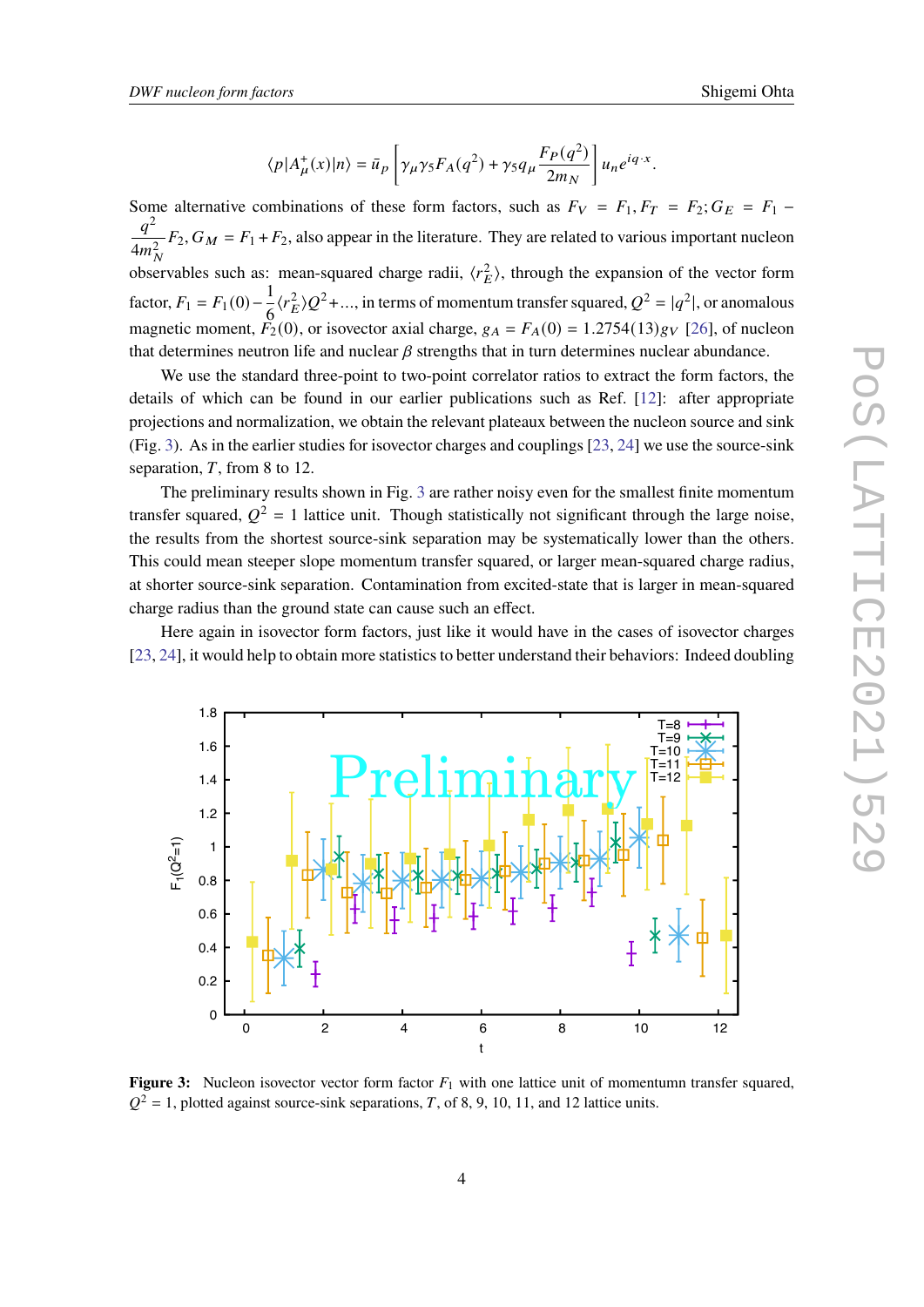the present statistics could clarify the question of excited-state contamination. Adding a couple of shorter source-sink separations such as  $T = 7$  and 6 would be helpful too.

Doubling our statistics could resolve the question about possible excited-state contamination, not only in the form factors presented here but also in the charges reported earlier. It would also help to add a couple of more shorter source-sink separations such as  $T = 7$  and 6 to understand their behaviors better. Given the present three to five standard-deviation statistical significance [\[23,](#page-5-5) [24\]](#page-5-6), the deficit in isovector axial charge,  $g_A$ , is likely to persist. If it does it would be interesting to study the effects of isospin violation, both from the mass and electric charge differences.

The author thanks the members of LHP, RBC, and UKQCD Collaborations, and in particular Sergey Syritsyn. The "48I" ensemble was generated using the IBM Blue Gene/Q (BG/Q) "Mira" machines at the Argonne Leadership Class Facility (ALCF) provided under the Incite Program of the US DOE, on the "DiRAC" BG/Q system funded by the UK STFC in the Advanced Computing Facility at the University of Edinburgh, and on the BG/Q machines at the Brookhaven National Laboratory. The nucleon calculations were done using ALCF Mira. The author was partially supported by Japan Society for the Promotion of Sciences, Kakenhi grant 15K05064. Part of the work was conducted while the author was affiliated with RIKEN-BNL Research Center through March 31, 2021.

## **References**

- <span id="page-4-0"></span>[1] D. Antonio *et al.* (RBC and UKQCD Collaborations), Phys. Rev. D **75**[, 114501 \(2007\),](https://doi.org/10.1103/PhysRevD.75.114501) [arXiv:hep-lat/0612005](https://arxiv.org/abs/hep-lat/0612005) .
- [2] C. Allton *et al.* (RBC and UKQCD Collaborations), Phys. Rev. D **76**[, 014504 \(2007\),](https://doi.org/10.1103/PhysRevD.76.014504) [arXiv:hep-lat/0701013](https://arxiv.org/abs/hep-lat/0701013) .
- [3] D. Antonio *et al.* (RBC and UKQCD Collaborations), Phys. Rev. Lett. **100**[, 032001 \(2008\),](https://doi.org/10.1103/PhysRevLett.100.032001) [arXiv:hep-ph/0702042](https://arxiv.org/abs/hep-ph/0702042) .
- [4] D. Antonio *et al.* (RBC and UKQCD Collaborations), Phys. Rev. D **77**[, 014509 \(2008\),](https://doi.org/10.1103/PhysRevD.77.014509) [arXiv:0705.2340 \[hep-lat\]](https://arxiv.org/abs/0705.2340) .
- [5] C. Allton *et al.* (RBC and UKQCD Collaborations), Phys. Rev. D **78**[, 114509 \(2008\),](https://doi.org/10.1103/PhysRevD.78.114509) [arXiv:0804.0473 \[hep-lat\]](https://arxiv.org/abs/0804.0473) .
- [6] Y. Aoki *et al.* (RBC and UKQCD Collaborations), Phys. Rev. D **83**[, 074508 \(2011\),](https://doi.org/10.1103/PhysRevD.83.074508) [arXiv:1011.0892 \[hep-lat\]](https://arxiv.org/abs/1011.0892) .
- [7] Y. Aoki *et al.*, Phys. Rev. D **84**[, 014503 \(2011\),](https://doi.org/10.1103/PhysRevD.84.014503) [arXiv:1012.4178 \[hep-lat\]](https://arxiv.org/abs/1012.4178) .
- [8] R. Arthur *et al.* (RBC and UKQCD Collaborations), Phys. Rev. D **87**[, 094514 \(2013\),](https://doi.org/10.1103/PhysRevD.87.094514) [arXiv:1208.4412 \[hep-lat\]](https://arxiv.org/abs/1208.4412) .
- <span id="page-4-2"></span>[9] T. Blum *et al.* (RBC and UKQCD Collaborations), Phys. Rev. D **93**[, 074505 \(2016\),](https://doi.org/10.1103/PhysRevD.93.074505) [arXiv:1411.7017 \[hep-lat\]](https://arxiv.org/abs/1411.7017) .
- <span id="page-4-1"></span>[10] P. A. Boyle *et al.*, Phys. Rev. D 93[, 054502 \(2016\),](https://doi.org/10.1103/PhysRevD.93.054502) [arXiv:1511.01950 \[hep-lat\]](https://arxiv.org/abs/1511.01950).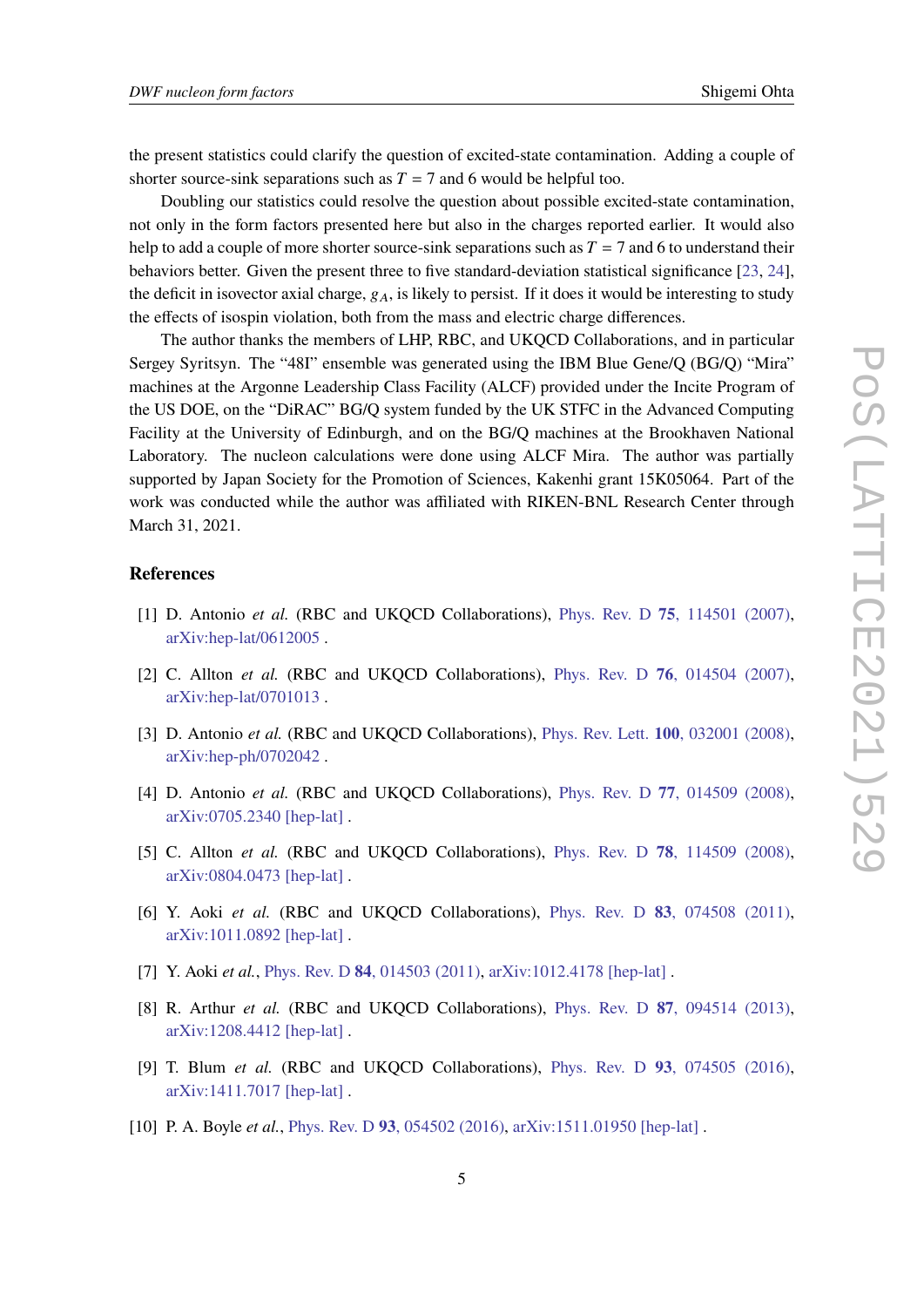- <span id="page-5-0"></span>[11] T. Yamazaki *et al.* (RBC and UKQCD Collaborations), Phys.Rev.Lett. **100**[, 171602 \(2008\),](https://doi.org/10.1103/PhysRevLett.100.171602) [arXiv:0801.4016 \[hep-lat\]](https://arxiv.org/abs/0801.4016) .
- <span id="page-5-7"></span>[12] T. Yamazaki, Y. Aoki, T. Blum, H.-W. Lin, S. Ohta, *et al.* (RBC and UKQCD Collaborations), Phys.Rev. **D79**[, 114505 \(2009\),](https://doi.org/10.1103/PhysRevD.79.114505) [arXiv:0904.2039 \[hep-lat\]](https://arxiv.org/abs/0904.2039) .
- [13] Y. Aoki, T. Blum, H.-W. Lin, S. Ohta, S. Sasaki, *et al.*, Phys.Rev. **D82**[, 014501 \(2010\),](https://doi.org/10.1103/PhysRevD.82.014501) [arXiv:1003.3387](https://arxiv.org/abs/1003.3387) .
- <span id="page-5-1"></span>[14] S. Ohta (RBC and UKQCD Collaborations), PoS **[LATTICE2011](https://doi.org/10.22323/1.139.0168)**, 168 (2011), [arXiv:1111.5269 \[hep-lat\]](https://arxiv.org/abs/1111.5269) .
- [15] M. Lin and S. Ohta (RBC and UKQCD Collaborations), [Prog. Part. Nucl. Phys.](https://doi.org/10.1016/j.ppnp.2011.12.021) **67**, 218 [\(2012\),](https://doi.org/10.1016/j.ppnp.2011.12.021) [arXiv:1112.5489 \[hep-lat\]](https://arxiv.org/abs/1112.5489) .
- [16] M. Lin and S. Ohta (RBC and UKQCD Collaborations), PoS **[LATTICE2012](https://doi.org/10.22323/1.164.0171)**, 171 (2012), [arXiv:1212.3235 \[hep-lat\]](https://arxiv.org/abs/1212.3235) .
- [17] S. Ohta (RBC and UKQCD Collaborations), PoS **LATTICE2013**, 274 (2013), [arXiv:1309.7942 \[hep-lat\]](https://arxiv.org/abs/1309.7942) .
- <span id="page-5-2"></span>[18] S. Ohta (RBC and UKQCD Collaborations), *Proceedings, 32nd International Symposium on Lattice Field Theory (Lattice 2014)*, PoS **LATTICE2014**, 149 (2014), [arXiv:1410.8353](https://arxiv.org/abs/1410.8353) [\[hep-lat\]](https://arxiv.org/abs/1410.8353).
- [19] S. Syritsyn *et al.*, *Proceedings, 32nd International Symposium on Lattice Field Theory (Lattice 2014): Brookhaven, NY, USA, June 23-28, 2014*, PoS **[LATTICE2014](https://doi.org/10.22323/1.214.0134)**, 134 (2015), [arXiv:1412.3175 \[hep-lat\]](https://arxiv.org/abs/1412.3175) .
- <span id="page-5-3"></span>[20] S. Ohta (LHP, RBC, and UKQCD Collaborations), *Proceedings, 33rd International Symposium on Lattice Field Theory (Lattice 2015): Kobe, Japan, July 14-18, 2015*, PoS **LAT-TICE2015**, 124 (2016), [arXiv:1511.05126 \[hep-lat\]](https://arxiv.org/abs/1511.05126) .
- [21] M. Abramczyk, M. Lin, A. Lytle, and S. Ohta (RBC and UKQCD Collaborations), *Proceedings, 34th International Symposium on Lattice Field Theory (Lattice 2016): Southampton, UK, July 24-30, 2016*, PoS **[LATTICE2016](https://doi.org/10.22323/1.256.0150)**, 150 (2016), [arXiv:1610.09773 \[hep-lat\]](https://arxiv.org/abs/1610.09773) .
- <span id="page-5-4"></span>[22] S. Ohta (RBC and UKQCD Collaborations), *Proceedings, 35th International Symposium on Lattice Field Theory (Lattice 2017): Granada, Spain, June 18-24, 2017*, [EPJ Web Conf.](https://doi.org/10.1051/epjconf/201817506012) **175**, [06012 \(2018\),](https://doi.org/10.1051/epjconf/201817506012) [arXiv:1710.06656 \[hep-lat\]](https://arxiv.org/abs/1710.06656) .
- <span id="page-5-5"></span>[23] S. Ohta, *Proceedings, 36th International Symposium on Lattice Field Theory (Lattice 2018): East Lansing, MI, United States, July 22-28, 2018*, PoS **[LATTICE2018](https://doi.org/10.22323/1.334.0128)**, 128 (2018), [arXiv:1810.09737 \[hep-lat\]](https://arxiv.org/abs/1810.09737) .
- <span id="page-5-6"></span>[24] S. Ohta (LHP, RBC and UKQCD Collaborations), PoS **[LATTICE2019](https://doi.org/10.22323/1.363.0051)**, 051 (2019), [arXiv:1910.13860 \[hep-lat\]](https://arxiv.org/abs/1910.13860) .